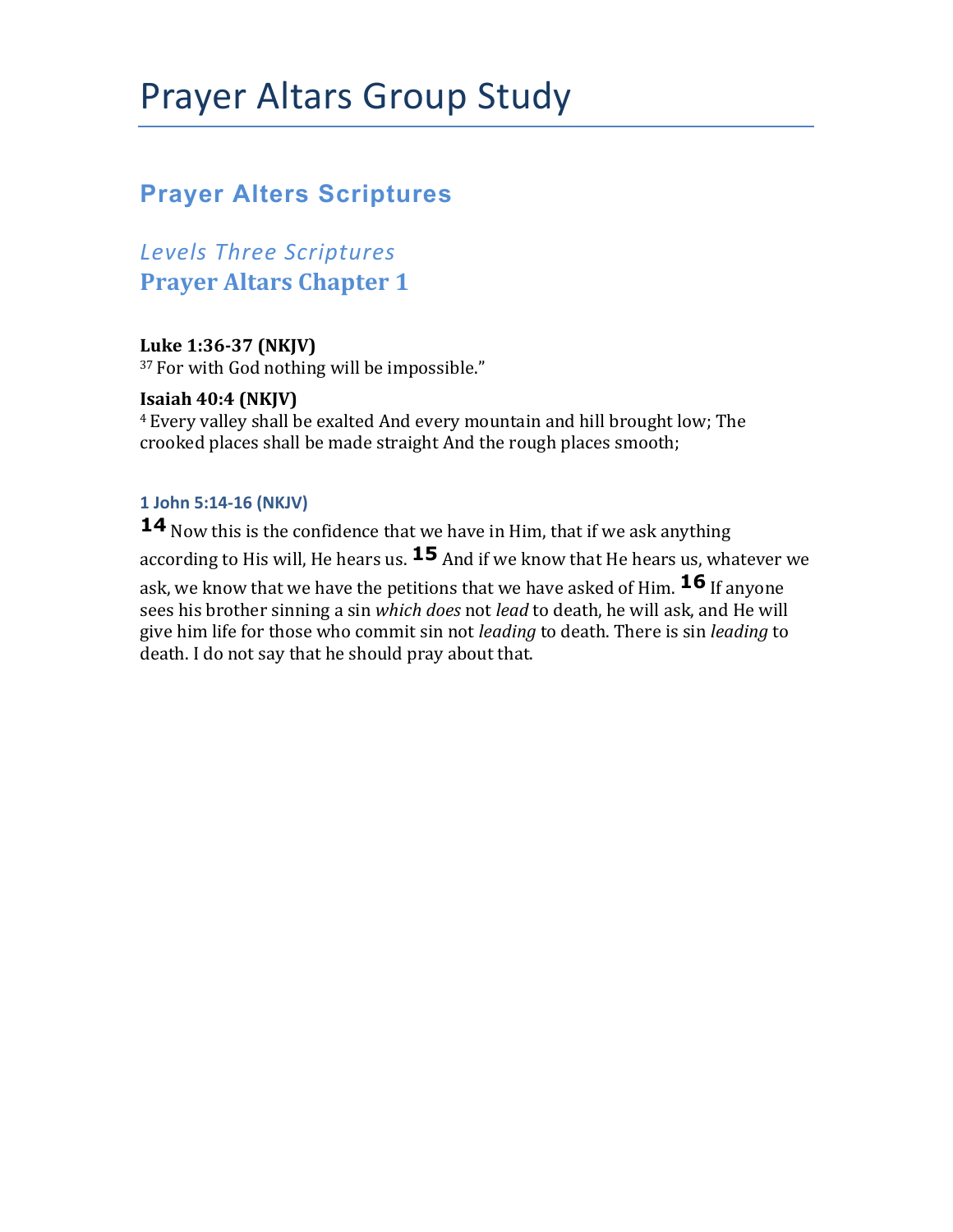# *Levels Three Scriptures* **Prayer Altars Chapter 2**

#### **Build Me An Altar Ezekiel 22:30 (NKJV)**

 $30$  So I sought for a man among them who would make a wall, and stand in the gap before Me on behalf of the land, that I should not destroy it; but I found no one.

#### **Matthew 24:6-7 (NKJV)**

 $6$  And you will hear of wars and rumors of wars. See that you are not troubled; for all *these things* must come to pass, but the end is not yet.

 $7$  For nation will rise against nation, and kingdom against kingdom. And there will be famines, pestilences, and earthquakes in various places.

### Luke 21:9-11 (NKJV)

 $9$  But when you hear of wars and commotions, do not be terrified; for these things must come to pass first, but the end *will not come* immediately."

 $10$  Then He said to them, "Nation will rise against nation, and kingdom against kingdom. 

 $11$  And there will be great earthquakes in various places, and famines and pestilences; and there will be fearful sights and great signs from heaven.

#### **2 Timothy 3:1-5 (NKJV)**

 $1$  But know this, that in the last days perilous times will come:

<sup>2</sup> For men will be lovers of themselves, lovers of money, boasters, proud, blasphemers, disobedient to parents, unthankful, unholy,

<sup>3</sup> unloving, unforgiving, slanderers, without self-control, brutal, despisers of good, <sup>4</sup> traitors, headstrong, haughty, lovers of pleasure rather than lovers of God, <sup>5</sup> having a form of godliness but denying its power. And from such people turn away!

## **Build Me A Altar**

## **1 Chron 21:1-2 (NKJV)**

**1** Now Satan stood up against Israel, and moved David to number Israel. **2** So David said to Joab and to the leaders of the people, "Go, number Israel from Beersheba to Dan, and bring the number of them to me that I may know *it.*"

#### **1 Chronicles 21:7-8 (NKJV)**

<sup>7</sup> And God was displeased with this thing; therefore He struck Israel.  $8$  So David said to God, "I have sinned greatly, because I have done this thing; but now, I pray, take away the iniquity of Your servant, for I have done very foolishly."

## **2 Samuel 24:1-25 (NKJV)**

 $1$  Again the anger of the LORD was aroused against Israel, and He moved David against them to say, "Go, number Israel and Judah."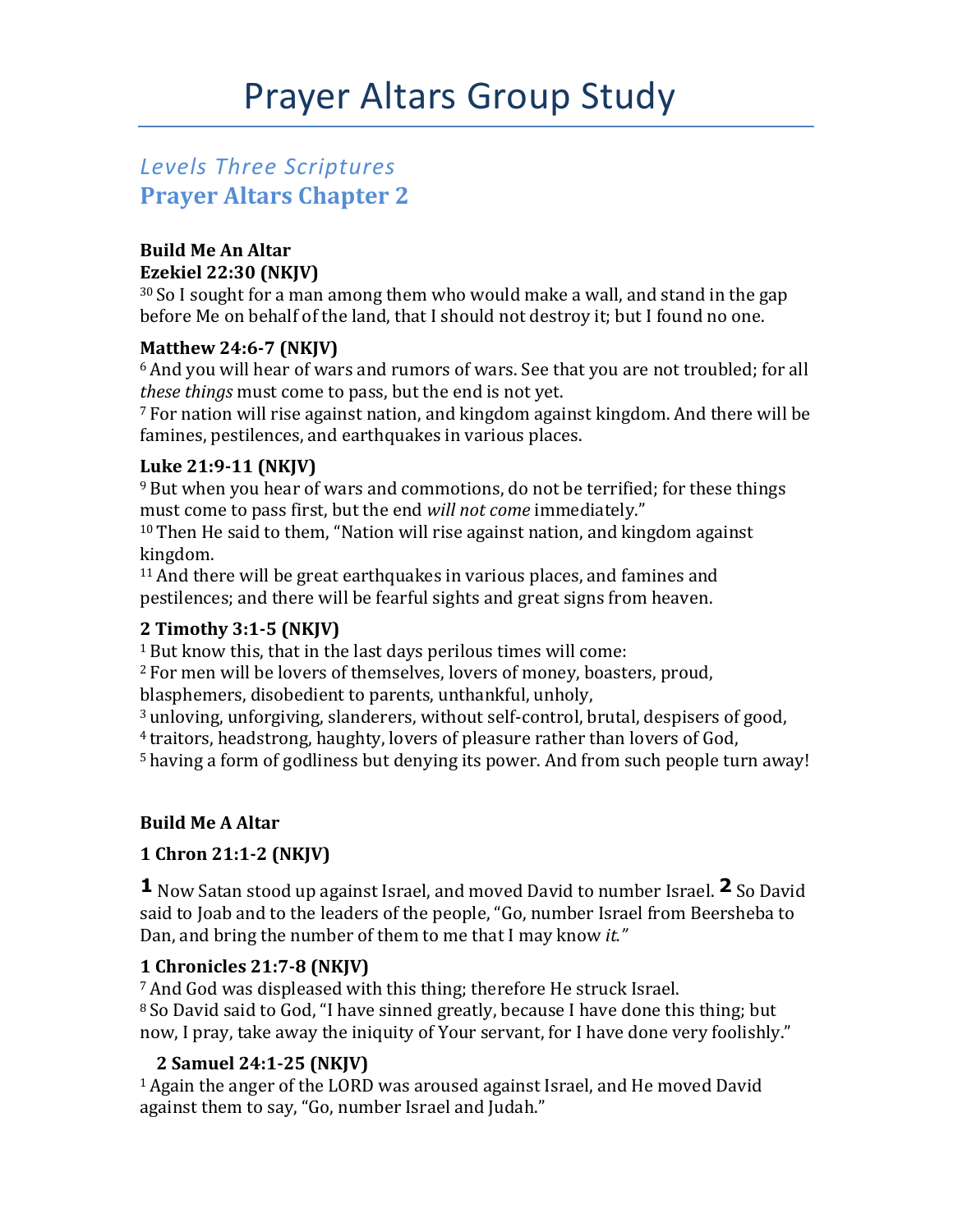$2$  So the king said to Joab the commander of the army who *was* with him, "Now go throughout all the tribes of Israel, from Dan to Beersheba, and count the people, that I may know the number of the people."

<sup>3</sup> And Joab said to the king, "Now may the LORD your God add to the people a hundred times more than there are, and may the eyes of my lord the king see *it*. But why does my lord the king desire this thing?"

<sup>4</sup> Nevertheless the king's word prevailed against Joab and against the captains of the army. Therefore Joab and the captains of the army went out from the presence of the king to count the people of Israel.

<sup>5</sup> And they crossed over the Jordan and camped in Aroer, on the right side of the town which *is* in the midst of the ravine of Gad, and toward Jazer.

<sup>6</sup> Then they came to Gilead and to the land of Tahtim Hodshi; they came to Dan Jaan and around to Sidon:

 $<sup>7</sup>$  and they came to the stronghold of Tyre and to all the cities of the Hivites and the</sup> Canaanites. Then they went out to South Judah *as far as* Beersheba.

<sup>8</sup> So when they had gone through all the land, they came to Jerusalem at the end of nine months and twenty days.

 $9$  Then Joab gave the sum of the number of the people to the king. And there were in Israel eight hundred thousand valiant men who drew the sword, and the men of Judah were five hundred thousand men.

 $10$  And David's heart condemned him after he had numbered the people. So David said to the LORD, "I have sinned greatly in what I have done; but now, I pray, O LORD, take away the iniquity of Your servant, for I have done very foolishly."  $11$  Now when David arose in the morning, the word of the LORD came to the prophet Gad, David's seer, saying,

<sup>12</sup> "Go and tell David, 'Thus says the LORD: "I offer you three *things;* choose one of them for yourself, that I may do *it* to you." "

<sup>13</sup> So Gad came to David and told him; and he said to him, "Shall seven years of famine come to you in your land? Or shall you flee three months before your enemies, while they pursue you? Or shall there be three days' plague in your land? Now consider and see what answer I should take back to Him who sent me." <sup>14</sup> And David said to Gad, "I am in great distress. Please let us fall into the hand of the LORD, for His mercies *are* great; but do not let me fall into the hand of man."

 $15$  So the LORD sent a plague upon Israel from the morning till the appointed time. From Dan to Beersheba seventy thousand men of the people died.

<sup>16</sup> And when the angel stretched out His hand over Jerusalem to destroy it, the LORD relented from the destruction, and said to the angel who was destroying the people, "It is enough; now restrain your hand." And the angel of the LORD was by the threshing floor of Araunah the Jebusite.

 $17$  Then David spoke to the LORD when he saw the angel who was striking the people, and said, "Surely I have sinned, and I have done wickedly; but these sheep, what have they done? Let Your hand, I pray, be against me and against my father's house." 

<sup>18</sup> And Gad came that day to David and said to him, "Go up, erect an altar to the LORD on the threshing floor of Araunah the Jebusite."

 $19$  So David, according to the word of Gad, went up as the LORD commanded.

 $20$  Now Araunah looked, and saw the king and his servants coming toward him. So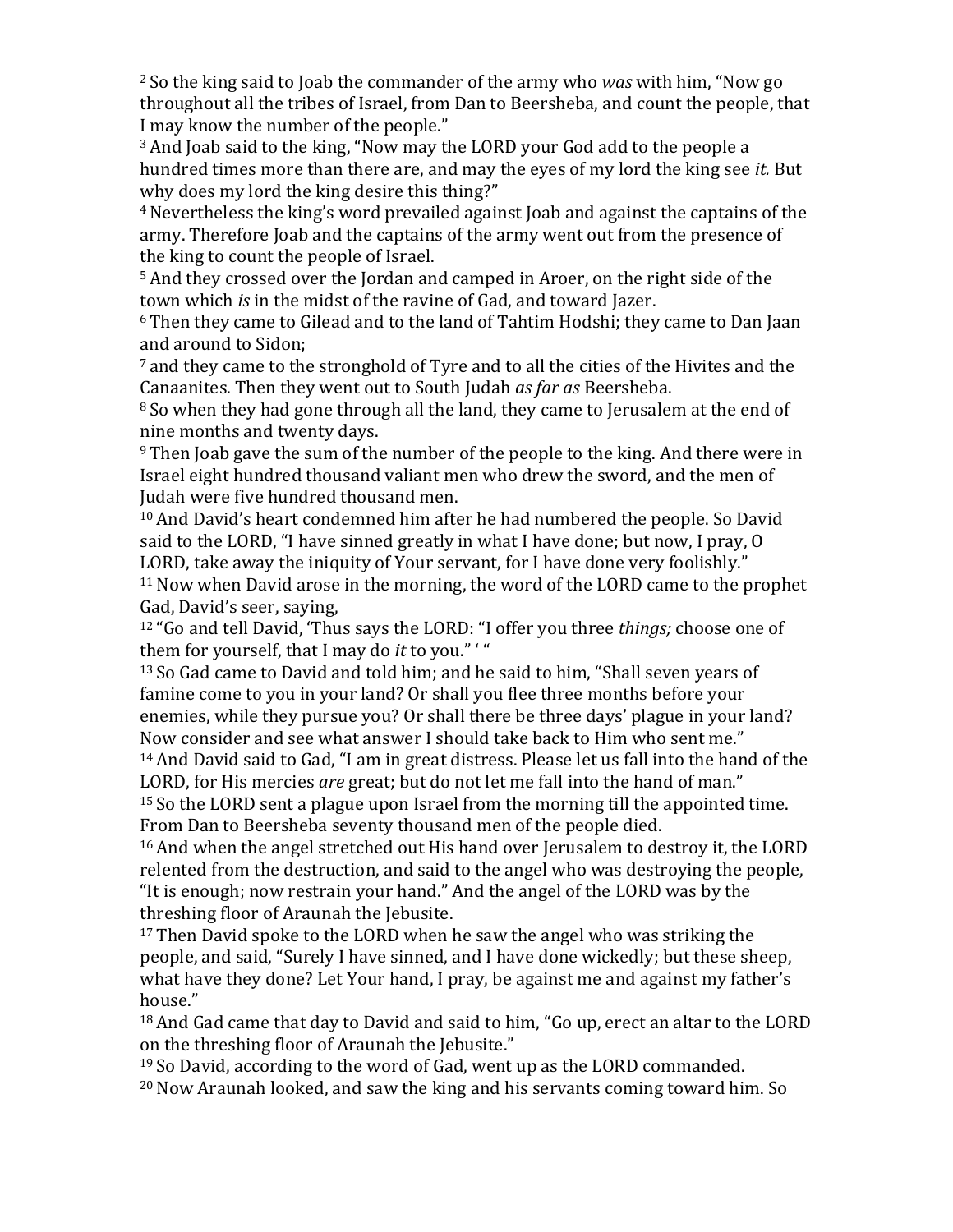Araunah went out and bowed before the king with his face to the ground.  $21$  Then Araunah said, "Why has my lord the king come to his servant?" And David said, "To buy the threshing floor from you, to build an altar to the LORD, that the plague may be withdrawn from the people."

<sup>22</sup> Now Araunah said to David, "Let my lord the king take and offer up whatever *seems* good to him. Look, *here are* oxen for burnt sacrifice, and threshing implements and the yokes of the oxen for wood.

 $23$  All these, O king, Araunah has given to the king." And Araunah said to the king, "May the LORD your God accept you."

<sup>24</sup> Then the king said to Araunah, "No, but I will surely buy *it* from you for a price; nor will I offer burnt offerings to the LORD my God with that which costs me nothing." So David bought the threshing floor and the oxen for fifty shekels of silver.  $25$  And David built there an altar to the LORD, and offered burnt offerings and peace offerings. So the LORD heeded the prayers for the land, and the plague was withdrawn from Israel.

#### **1Chronicles 21**

21 Now Satan stood up against Israel, and moved David to number Israel. <sup>2</sup> So David said to Joab and to the leaders of the people, "Go, number Israel from Beersheba to Dan, and bring the number of them to me that I may know *it.*"

 $3$  And Joab answered, "May the LORD make His people a hundred times more than they are. But, my lord the king, *are* they not all my lord's servants? Why then does my lord require this thing? Why should he be a cause of guilt in Israel?"

<sup>4</sup> Nevertheless the king's word prevailed against Joab. Therefore Joab departed and went throughout all Israel and came to Jerusalem.<sup>5</sup> Then Joab gave the sum of the number of the people to David. All Israel *had* one million one hundred thousand men who drew the sword, and Judah *had* four hundred and seventy thousand men who drew the sword. <sup>6</sup>But he did not count Levi and Benjamin among them, for the king's word was abominable to Joab.

 $<sup>7</sup>$  And God was displeased with this thing; therefore He struck Israel.  $<sup>8</sup>$  So David said to</sup></sup> God, "I have sinned greatly, because I have done this thing; but now, I pray, take away the iniquity of Your servant, for I have done very foolishly."

<sup>9</sup>Then the LORD spoke to Gad, David's seer, saying,  $10$  "Go and tell David, saying, 'Thus says the LORD: "I offer you three *things;* choose one of them for yourself, that I may do *it* to you.""

 $11$  So Gad came to David and said to him, "Thus says the LORD: 'Choose for yourself, <sup>12</sup> either three<sup>[a]</sup> years of famine, or three months to be defeated by your foes with the sword of your enemies overtaking *you,* or else for three days the sword of the LORD—the plague in the land, with the angel<sup>[b]</sup> of the LORD destroying throughout all the territory of Israel.' Now consider what answer I should take back to Him who sent me."

 $<sup>13</sup>$  And David said to Gad, "I am in great distress. Please let me fall into the hand of the</sup> LORD, for His mercies *are* very great; but do not let me fall into the hand of man."

 $14$  So the LORD sent a plague upon Israel, and seventy thousand men of Israel fell.  $15$  And God sent an angel to Jerusalem to destroy it. As  $he^{[c]}$  was destroying, the LORD looked and relented of the disaster, and said to the angel who was destroying, "It is enough; now restrain your<sup>[d]</sup> hand." And the angel of the LORD stood by the threshing floor of Ornan<sup>[e]</sup> the Jebusite.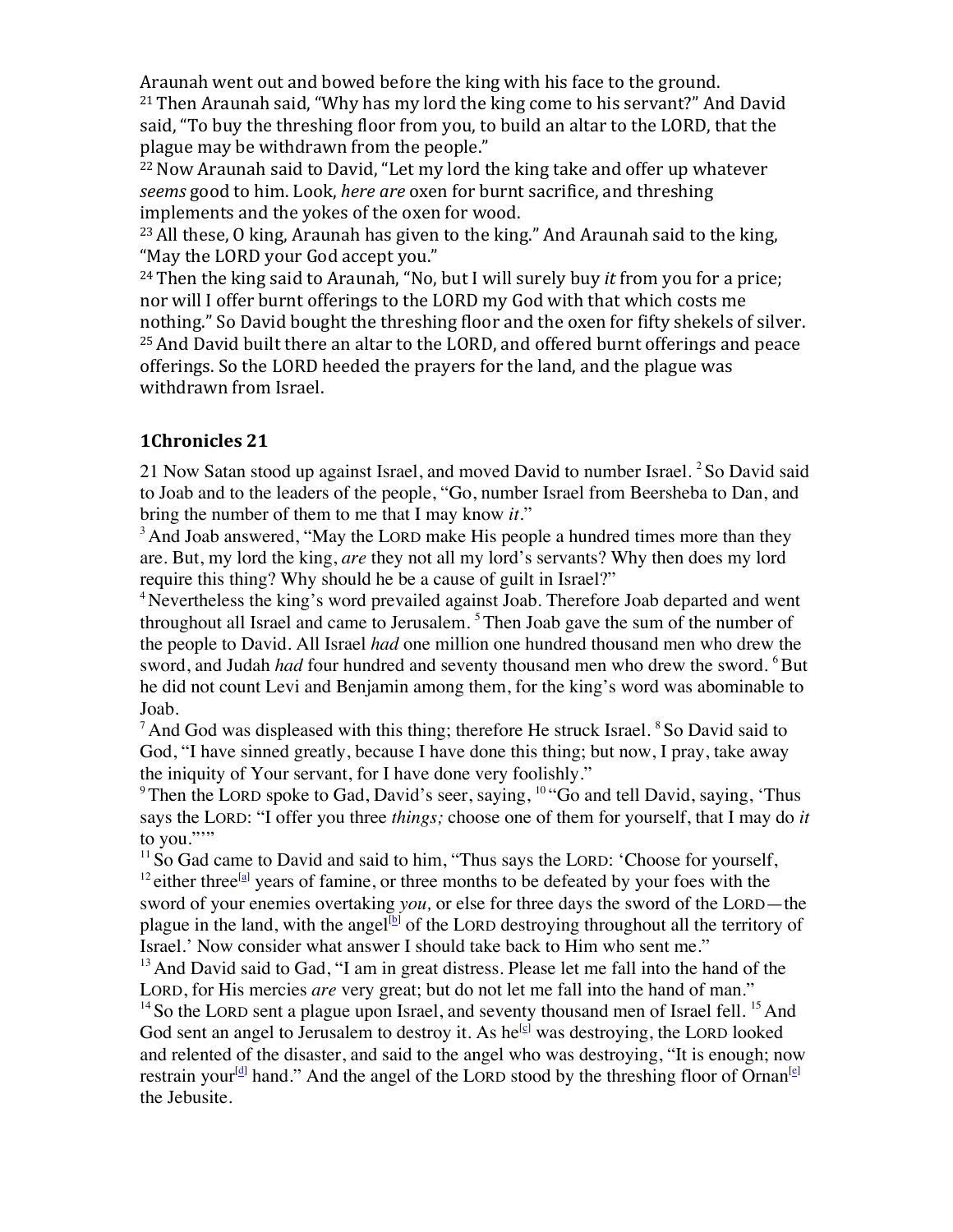$16$ <sup>16</sup>Then David lifted his eyes and saw the angel of the LORD standing between earth and heaven, having in his hand a drawn sword stretched out over Jerusalem. So David and the elders, clothed in sackcloth, fell on their faces. <sup>17</sup> And David said to God, "Was it not I who commanded the people to be numbered? I am the one who has sinned and done evil indeed; but these sheep, what have they done? Let Your hand, I pray, O LORD my God, be against me and my father's house, but not against Your people that they should be plagued."

 $18$ <sup>18</sup>Therefore, the angel of the LORD commanded Gad to say to David that David should go and erect an altar to the LORD on the threshing floor of Ornan the Jebusite. <sup>19</sup> So David went up at the word of Gad, which he had spoken in the name of the LORD.  $^{20}$  Now Ornan turned and saw the angel; and his four sons *who were* with him hid themselves, but Ornan continued threshing wheat. <sup>21</sup> So David came to Ornan, and Ornan looked and saw David. And he went out from the threshing floor, and bowed before David with *his* face to the ground. 22Then David said to Ornan, "Grant me the place of *this* threshing floor, that I may build an altar on it to the LORD. You shall grant it to me at the full price, that the plague may be withdrawn from the people."

<sup>23</sup> But Ornan said to David, "Take *it* to yourself, and let my lord the king do *what is* good in his eyes. Look, I *also* give *you* the oxen for burnt offerings, the threshing implements for wood, and the wheat for the grain offering; I give *it* all."

<sup>24</sup> Then King David said to Ornan, "No, but I will surely buy *it* for the full price, for I will not take what is yours for the LORD, nor offer burnt offerings with *that which* costs *me* nothing." <sup>25</sup> So David gave Ornan six hundred shekels of gold by weight for the place. <sup>26</sup> And David built there an altar to the LORD, and offered burnt offerings and peace offerings, and called on the LORD; and He answered him from heaven by fire on the altar of burnt offering.

 $27$  So the LORD commanded the angel, and he returned his sword to its sheath.

 $^{28}$  At that time, when David saw that the LORD had answered him on the threshing floor of Ornan the Jebusite, he sacrificed there. <sup>29</sup> For the tabernacle of the LORD and the altar of the burnt offering, which Moses had made in the wilderness, *were* at that time at the high place in Gibeon. <sup>30</sup> But David could not go before it to inquire of God, for he was afraid of the sword of the angel of the LORD.

#### **1 Chronicles 21:9-14 (NKJV)**

<sup>9</sup> And the LORD spoke to Gad, David's seer, saying,

<sup>10</sup> "Go and tell David, saying, 'Thus says the LORD: "I offer you three *things;* choose one of them for yourself, that I may do *it* to you." "

<sup>11</sup> So Gad came to David and said to him, "Thus says the LORD: 'Choose for yourself,  $12$  either three years of famine, or three months to be defeated by your foes with the sword of your enemies overtaking *you*, or else for three days the sword of the LORD—the plague in the land, with the angel of the LORD destroying throughout all the territory of Israel.' Now consider what answer I should take back to Him who sent me."

<sup>13</sup> And David said to Gad, "I am in great distress. Please let me fall into the hand of the LORD, for His mercies *are* very great; but do not let me fall into the hand of man." 

 $14$  So the LORD sent a plague upon Israel, and seventy thousand men of Israel fell.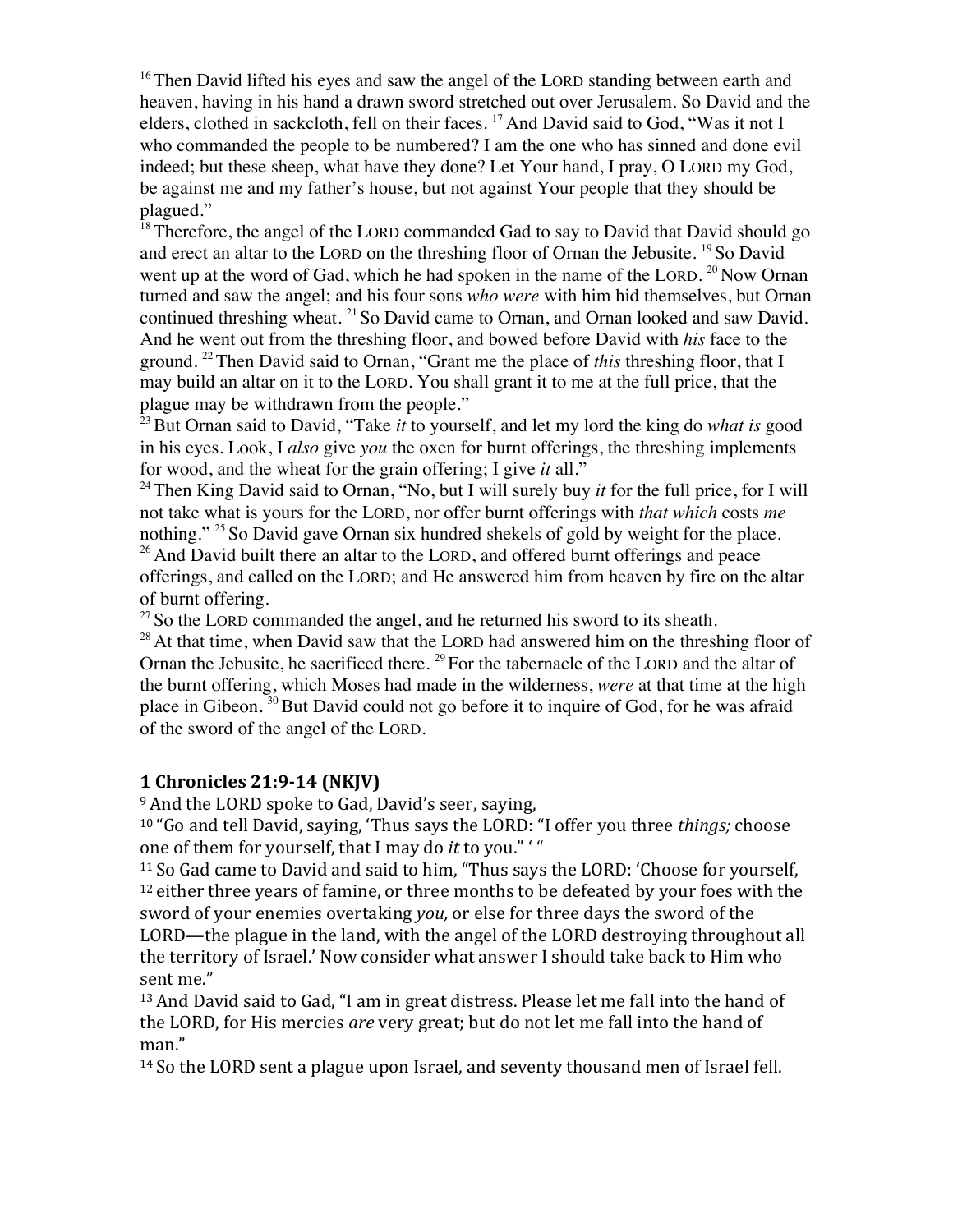#### **1 Chronicles 21:15-17 (NKJV)**

 $15$  And God sent an angel to Jerusalem to destroy it. As he was destroying, the LORD looked and relented of the disaster, and said to the angel who was destroying, "It is enough; now restrain your hand." And the angel of the LORD stood by the threshing floor of Ornan the Jebusite.

<sup>16</sup> Then David lifted his eyes and saw the angel of the LORD standing between earth and heaven, having in his hand a drawn sword stretched out over Jerusalem. So David and the elders, clothed in sackcloth, fell on their faces.

<sup>17</sup> And David said to God, "Was it not I who commanded the people to be numbered? I am the one who has sinned and done evil indeed; but these sheep, what have they done? Let Your hand, I pray, O LORD my God, be against me and my father's house, but not against Your people that they should be plagued."

#### **Ezekiel 22:30 (NKJV)**

 $30$  So I sought for a man among them who would make a wall, and stand in the gap before Me on behalf of the land, that I should not destroy it; but I found no one.

#### **2 Samuel 24:18-25 (NKJV)**

 $18$  And Gad came that day to David and said to him, "Go up, erect an altar to the LORD on the threshing floor of Araunah the Jebusite." <sup>19</sup> So David, according to the word of Gad, went up as the LORD commanded.  $^{20}$  Now Araunah looked, and saw the king and his servants coming toward him. So Araunah went out and bowed before the king with his face to the ground.

<sup>21</sup> Then Araunah said, "Why has my lord the king come to his servant?"

And David said, "To buy the threshing floor from you, to build an altar to the LORD, that the plague may be withdrawn from the people."

<sup>22</sup> Now Araunah said to David, "Let my lord the king take and offer up whatever *seems* good to him. Look, *here are* oxen for burnt sacrifice, and threshing implements and the yokes of the oxen for wood. <sup>23</sup> All these, O king, Araunah has given to the king." And Araunah said to the king, "May the LORD your God accept you."

<sup>24</sup> Then the king said to Araunah, "No, but I will surely buy *it* from you for a price; nor will I offer burnt offerings to the LORD my God with that which costs me nothing." So David bought the threshing floor and the oxen for fifty shekels of silver.<sup>25</sup> And David built there an altar to the LORD, and offered burnt offerings and peace offerings. So the LORD heeded the prayers for the land, and the plague was withdrawn from Israel.